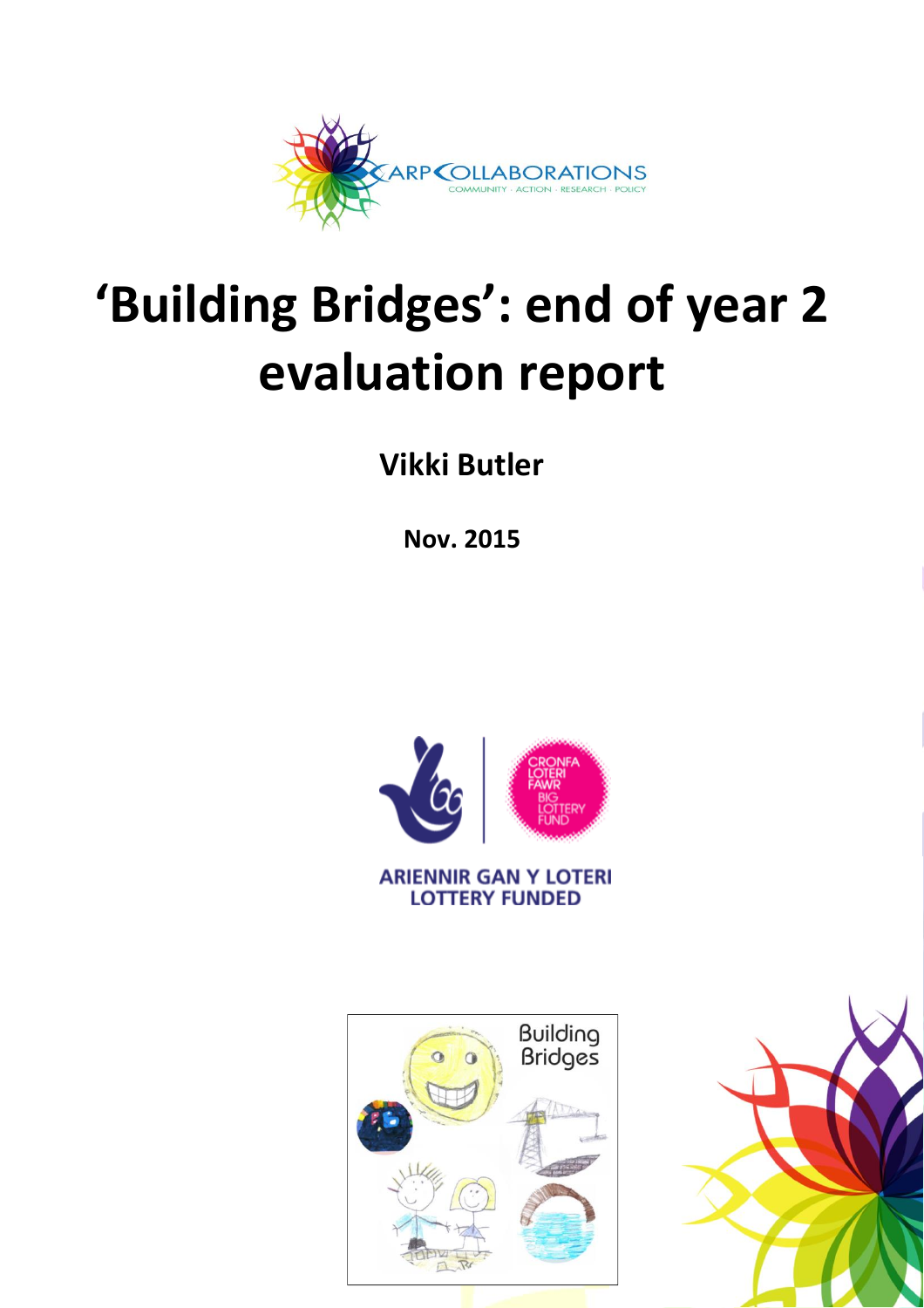# **Contents**

| Section 1: The context and purpose of the evaluation                                                                                                                                                                                                                                                       | 3  |
|------------------------------------------------------------------------------------------------------------------------------------------------------------------------------------------------------------------------------------------------------------------------------------------------------------|----|
| Section 2: Assessing objective 1- Learning from the project will be used to inform future<br>policy, best practice and services for young people in transition                                                                                                                                             | 5  |
| Section 3: Assessing objective 2- Young disabled people will take part in a broader range<br>of social, leisure and/ or work related activities, leading to reduced social isolation                                                                                                                       | 6  |
| Section 4: Assessing objective 3- Young disabled people will have increased confidence<br>and skills so they can successfully manage transitions and lead full, active lives                                                                                                                               | 8  |
| Section 5: Assessing objective 4- The services provided by a range of organisations in<br>Monmouthshire will be widened and augmented by the participation of more young<br>disabled people in their activities. This will improve partnership working to produce<br>more joined up holistic local options | 10 |
| Section 6: Identifying good practice                                                                                                                                                                                                                                                                       | 12 |
| Section 7: Potential difficulties                                                                                                                                                                                                                                                                          | 15 |
| Section 8: Conclusions and next steps                                                                                                                                                                                                                                                                      | 18 |
| Appendix: Assessing evaluation methods and next steps for year 3                                                                                                                                                                                                                                           | 21 |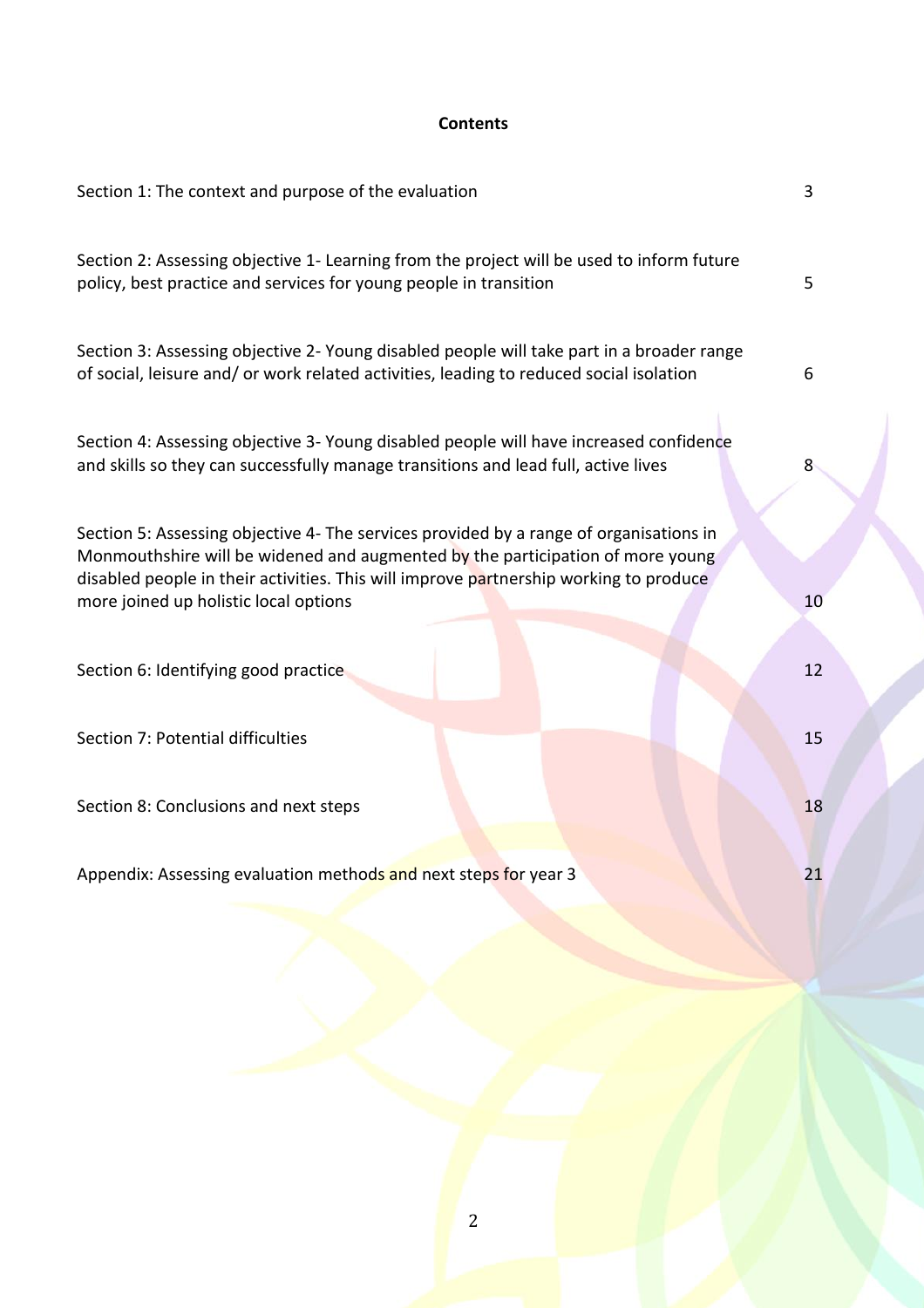## **SECTION 1: CONTEXT AND PURPOSE OF THE EVALUATION**

#### **Purpose of the evaluation**

This evaluation has four main purposes:

- To evaluate the extent to which the 4 project outcomes and associated change indicators have been met at the end of year 2.
- To comment upon the process of meeting the project targets, specifically identifying good practice and potential causes for concern.
- To suggest ways in which the evaluation should be adapted or support meeting the project outcomes in year 3.
- In line with the Big Lottery Fund guidelines for self-evaluation, to consider issues of effectiveness and impact of the project's work.

#### **Methods undertaken to produce this report**

Different methods have been used to create this evaluation report. Specifically they include:

- Project write up and researcher notes from a project feedback event. 28 people attended the event and it included a mix of parents, young people, representatives of partner organisations and a few volunteers. The event included presentations from young people, discussion about the project and an activity to enable continued informal exchanges of ideas.
- Researcher observation and project focus group notes from a steering group review meeting. 24 people attended this event including parents, young people (a ratio of roughly 2/3 parents to 1/3 young people) and two volunteers. The meeting consisted of digital stories and presentations by young people followed by two focus groups discussing 3 questions- what has gone well within the project, what could be improved and what difference the project has made to participants.
- Researcher observation notes and informal conversations from meeting approximately 12 young people at a starter group youth club.
- Analysis of secondary data. This included the end of year 1 and end of year 2 monitoring reports, the end of year 1 evaluation report, the Bright New Futures end of year 1, activity monitoring data from project workers and information requested to the project manager from the evaluator.
- Analysis of 4 digital diaries and a slide film about Duke of Edinburgh experiences.

## **What is being evaluated?**

Before discussing the successes of the project it is useful to summarise the project activities so it is clear what is being evaluated. Year 2's project activities have continued with a model established in year 1; whereby young people can attend one of 3 regional starter groups and this enables them to participate in the project direction regarding developing regular groups and spin-off activities. Regular year 2 group activities have included inclusive youth groups on Mondays, Wednesdays and Fridays. Spin-off activities include Golf, Petanque, Swimming, Easyline Gym, DJ sessions, Drama and Dance.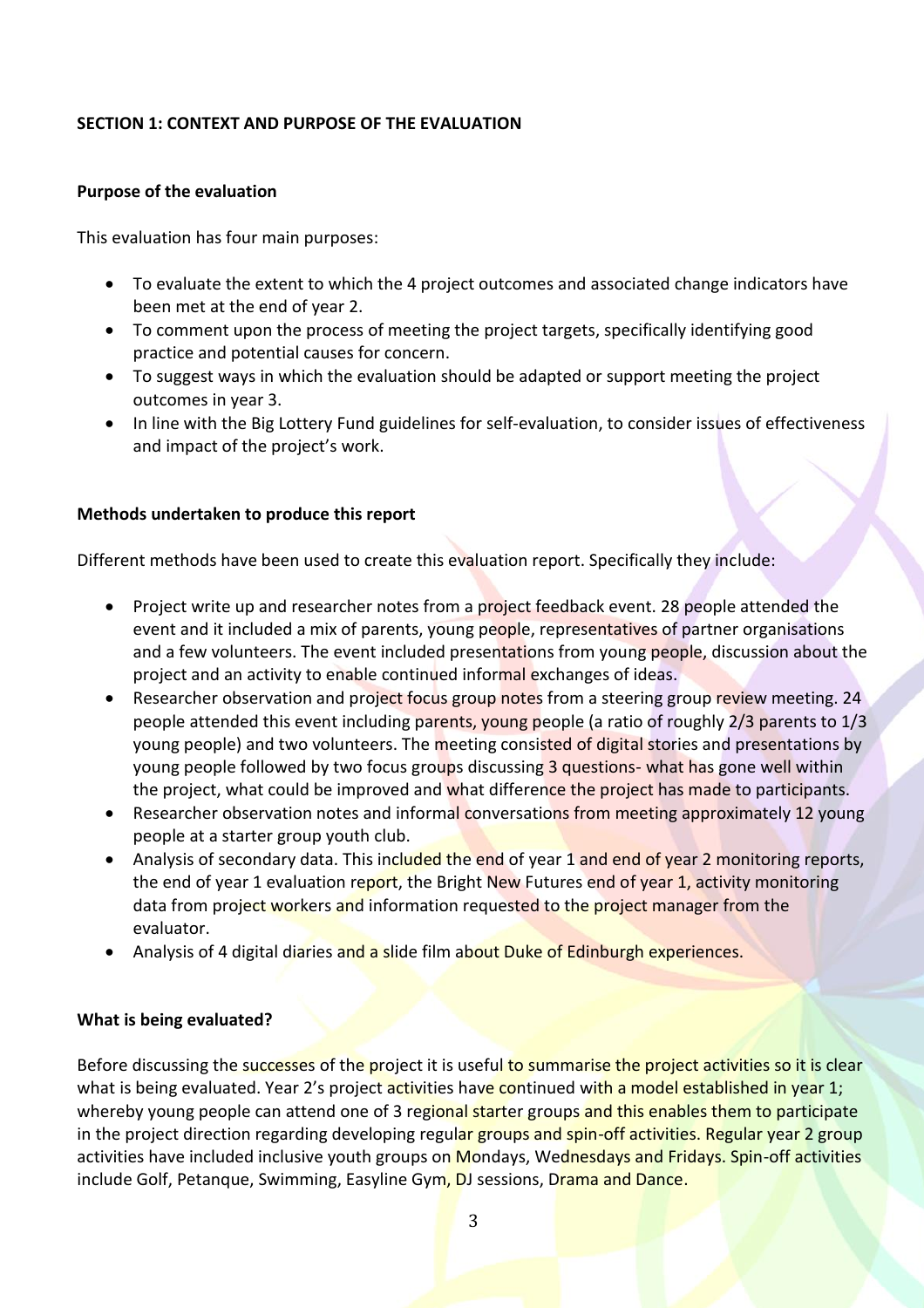Examples of the range of activities that have been delivered during year 2 are:

- *Socialising* chill out, starter youth clubs, Big nights out, Friday group, social events, inclusive youth groups
- *Kitchen skills*: cooking, baking
- *Sports* multi sports, canoeing, sailing, archery, bike bash, bowling, swimming, pool, petanque, football, individual/ group sports, gym, golf
- *Outside and environment activities*: camping, fishing, geo-caching, bat walk, BBQ, Duke of Edinburgh award scheme.
- *Performance/ arts* drama, performing arts, light painting, dance/ belly dancing, Yam Jams DJ sessions, Fynnon theatre group,
- *Therapies* drama therapy, sensory sessions
- *Films/ shows* grease, cinema, theatre
- *Towards employment* independent travel where needed, volunteering/ work, food coop

In addition to these activities the project has developed a young people volunteer base and provided significant one to one support for young people who wish to join a community activity, volunteer or require more intensive support before feeling able to join in with a group activity. One to one support has also been given to young people to find volunteer work experience. The project has worked in partnership with existing community organisations and other sectors to establish joint working and facilitate disabled young people's inclusion within community facilities, activities and spaces. This evaluation report is assessing the successes of these activities in terms of how they contribute to meeting the 4 project objectives as well as identifying which specific elements are linked to good practice.

## **Project participant profiles**

The project has engaged a low percentage of Welsh speakers and participants from black and minority ethnic communities, but this is consistent with the demographic profile of Monmouthshire. Approximately two thirds of participants are male and one third female. Upon scrutiny of the activities undertaken, it does not appear that there should be any more appeal to males than females regarding the service on offer. Therefore the gender difference could be ascribed to certain disabilities affecting males more than females, but the evaluator would suggest that the gender ratio should be monitored.

The number of young people the project has worked with is consistently above the target of 40 per year. In year 1 the project received 116 referrals and 69 young people became participants; in year 2, 46 young people have become involved. Overall 115 young people have been involved across the two years and in year two alone, 112 young people have been active within the project.

An analysis of those referrals who chose not to become involved in the project is given in section 7 entitled 'Potential Difficulties'.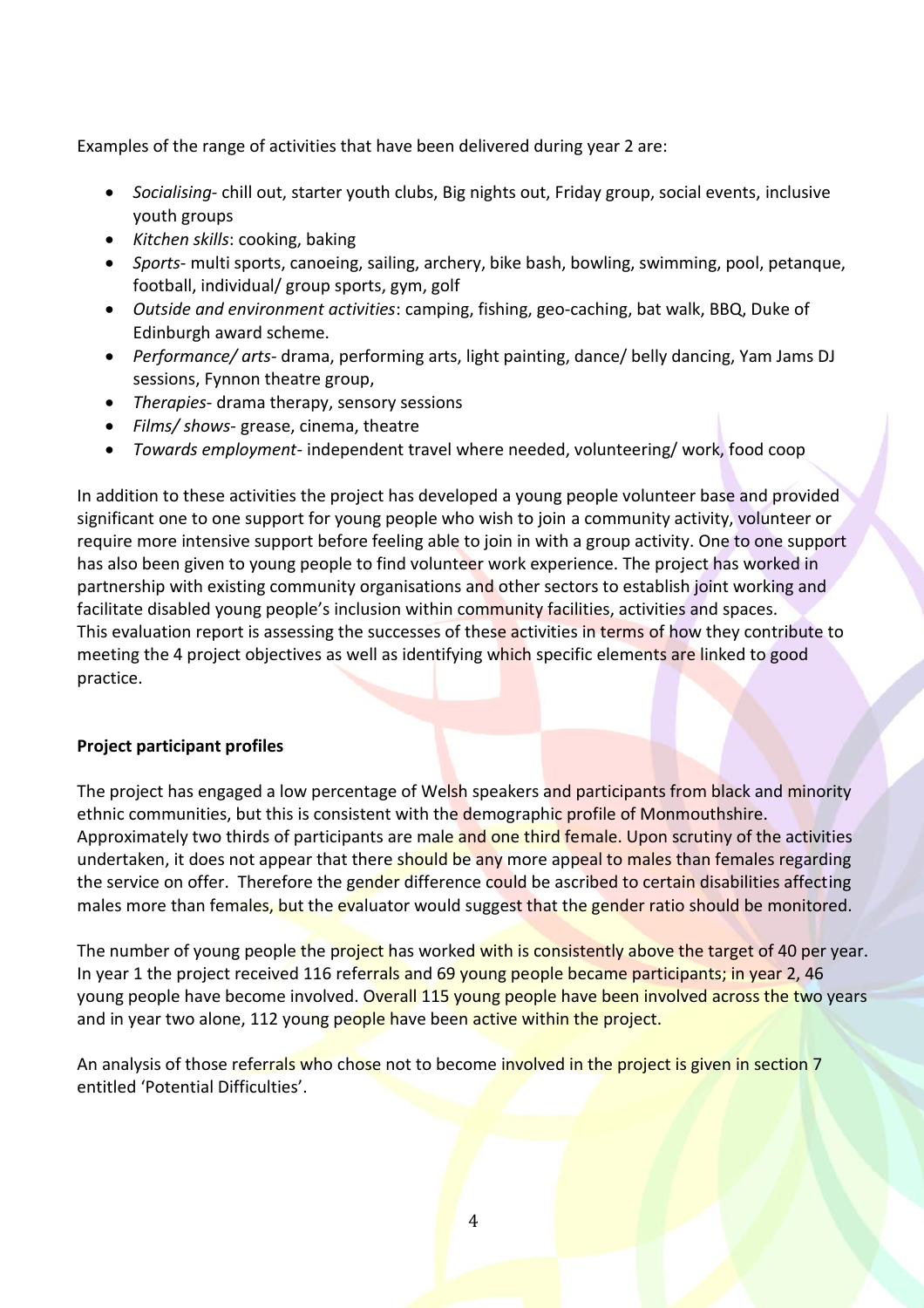## **SECTION 2: ASSESSING OBJECTIVE 1- LEARNING FROM THE PROJECT WILL BE USED TO INFORM FUTURE POLICY, BEST PRACTICE AND SERVICES FOR YOUNG PEOPLE IN TRANSITION**

**Indicator 1: The project is reviewed annually and an end of project evaluation report is produced and circulated to project partners and other interested parties. 1 review report is written every year, including feedback from young people, families and other partners.**

## **Indicator 2: The project is reviewed annually and an end of project evaluation report is produced and circulated to project partners and other interested parties. 1 final evaluation report due in 4th year.**

In addition to fulfilling Big Lottery Fund monitoring requirements, Building Bridges has undertaken evaluations at the end of years one and two. C.A.R.P. Collaborations have been commissioned to undertake the end of year 2 evaluation and to work with the project to disseminate aspects of the evaluation to decision makers and partner organisations. For each of the evaluation reports feedback has been taken from young people, parents and partner organisations. Section 8 of this report suggests next steps that detail potential arenas for disseminating aspects of the project's work.

During year 2, Building Bridges has started to involve young people in dissemination about the project and the impact it has had upon young people's lives. At project events in September and October 2015 four young people had their first experience of giving a presentation, and spoke about the activities and challenges of the Duke of Edinburgh award scheme, whilst 3 more young people gave presentations regarding the difference the project has made to their lives. 4 young people have made digital diariesone shown in the project feedback event and 3 shown in the steering group meeting. One young volunteer has appeared within the local media regarding their involvement in the Best Buddies scheme and an associated trip to America. Not only do these activities meet this objective but they also raise confidence and enable young people to think about which aspects of the project they would like to stress to decision makers. This was summarised by young people, saying:

'It has boosted my confidence – doing my presentation'

Suggested dissemination activities during year 3 could be undertaken in partnership with young people and could aim to fulfil some of the project objectives. In this way, the evaluation process can be used to support the project aims as well as comment upon project targets and objectives. Year 3 plans continue the trajectory of participatory dissemination, which was first raised in the year 1 evaluation report 'Next Steps' section which stated:

'We will work out a way of presenting our findings to a wider audience, and will see whether any of the young people on our project are able to help us with this task.'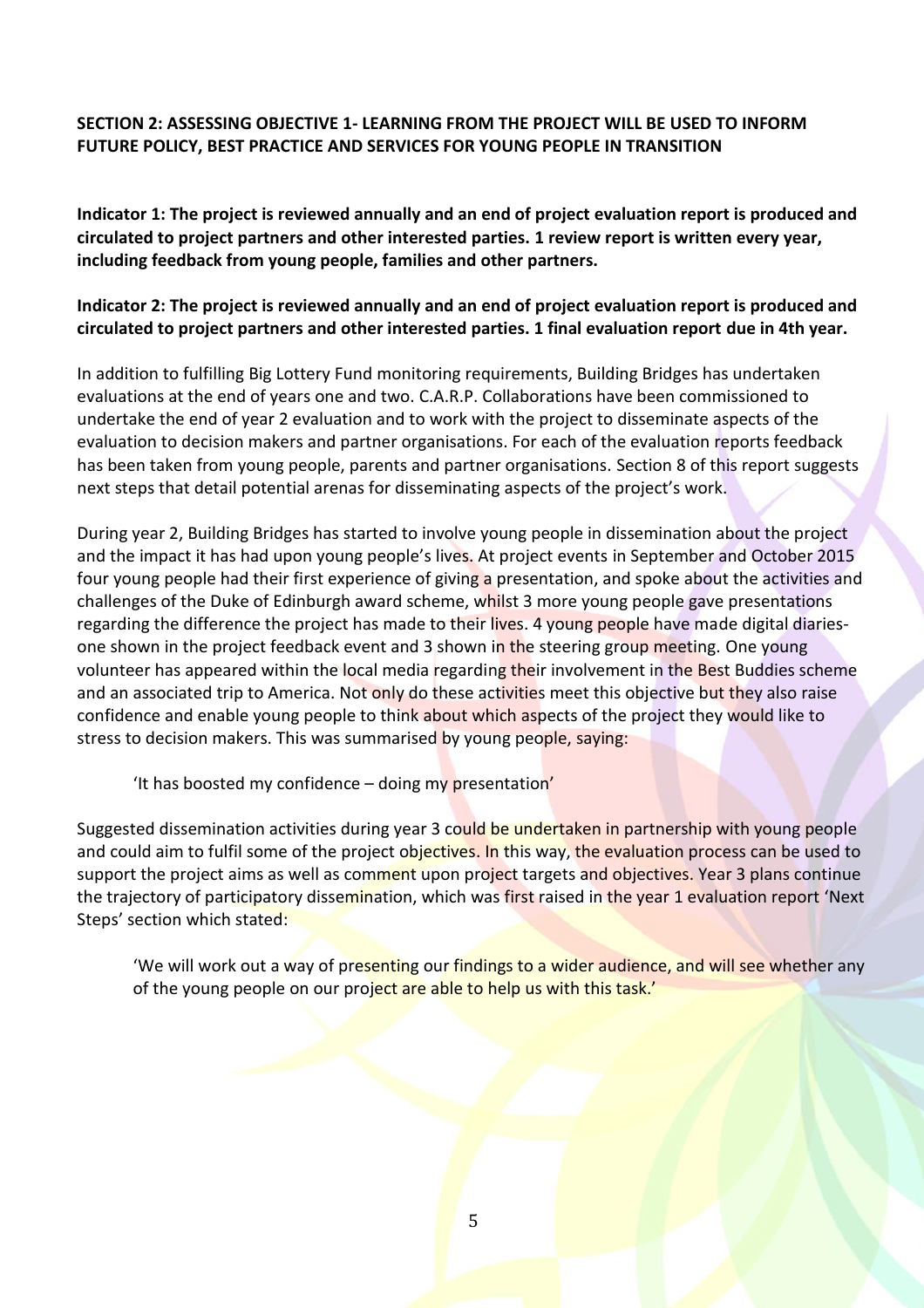## **SECTION 3: ASSESSING OBJECTIVE 2: YOUNG DISABLED PEOPLE WILL TAKE PART IN A BROADER RANGE OF SOCIAL LEISURE AND/ OR WORK RELATED ACTIVITIES, LEADING TO REDUCED SOCIAL ISOLATION**

## **Indicator: Young disabled people report an increase in social, leisure and/or work-related activities, and an improvement in their 'social support network' (using language that the young person understands).**

The list of activities cited in section 1 under the section 'what is being evaluated' highlights the breadth of activities offered by Building Bridges. Secondary data analysis confirms that there is excellent regular attendance at repeated activities such as the social events or petanque. There is also evidence that some of the young people have found hobbies that they have pursued. For example, one young person attended baking 8 times, one young person attending multi sports 5 times, one attended performing arts three times and 8 young people want to be further involved in volunteering and work experience. The data is clear that all of the project participants who have attended more than 2 or 3 activities have taken part in a broader range of activities.

However, the important of providing activities is not solely so that the participants have activities to do. Through providing activities, the project has reduced isolation, enabled friendships to develop and provided an arena for peer support. Each of these outcomes are explored further below.

#### **Activities that have reduced isolation**

At the feedback event and at the steering group, parents stressed how socially isolated the young people had been before they joined the project. Parents said:

'The only company before was adult or school friends. This is a different type of friendship.'

'It removes isolation from young person.'

'It got my daughter out of her bedroom.'

'It's given my son something to look forward to every week.'

'Education in special units – the separation causes barriers and isolation; nobody to talk to; nobody listens; difficult to make progress'

'It must continue – these young people have nothing else.'

This was also backed up by young people's digital stories. For example, one young man spoke about how he had increased confidence, developed in himself and broadened his horizons. He described a sense of self confidence, which he compared to his experience of being 'alone and unhealthy' before the project started.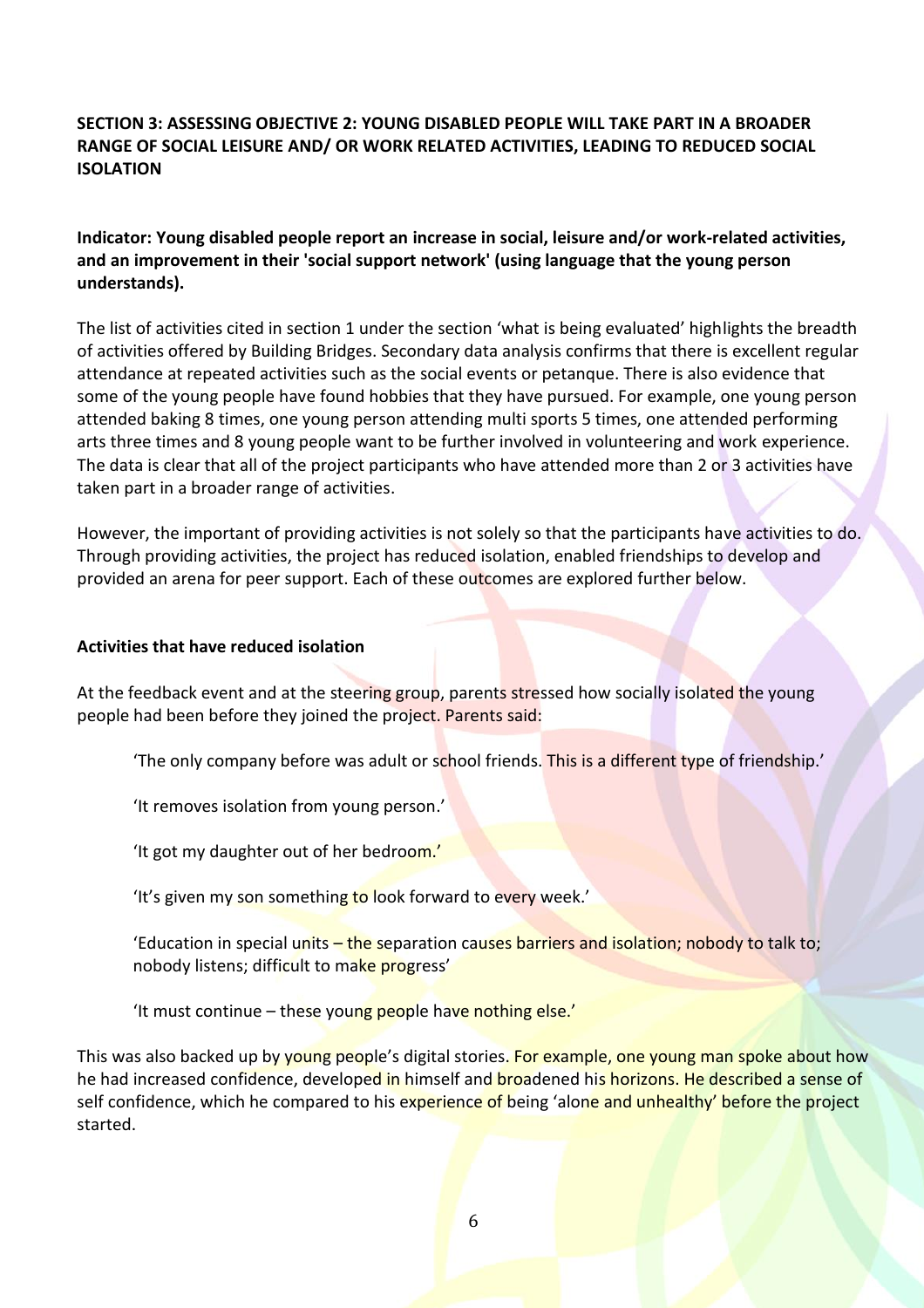#### **Developing friendships**

Parents spoke about the socialising that occurred through attending activities:

'Being able to get involved in activities with people and being social'

'Youth Club – sociable. Enjoy making friends.'

'Opened up social events – we want to do things with other people.'

'More socially active'

'Networking – for young people'

'Makes friend's'

Young people stated that they had made new friends but also explained that this was different to the friendships that they had within education environments. They stated that within Building Bridges they had connections between each other and were beginning to understand relationships between people. They also have developed a degree of mutual support and seek out each other opinions, for example, through discussing college options. Parents expanded upon this through stating that the project offered a social life which had not been available prior to Building Bridges:

'[it] has given my daughter a social life and activities to enjoy.'

'Instead of being 'written off' at the end of formal education they have been given a social, exciting world.'

## **Summary of assessing the criteria for objective 2**

Building bridges has exceeded the target of 40 young people taking part in a broader range of social, leisure and/or work-related activities during both the first and second years. Additionally, not only has this had the impact of reducing social isolation but it has also enabled friendships to develop; which include sharing opinions and offering mutual peer support.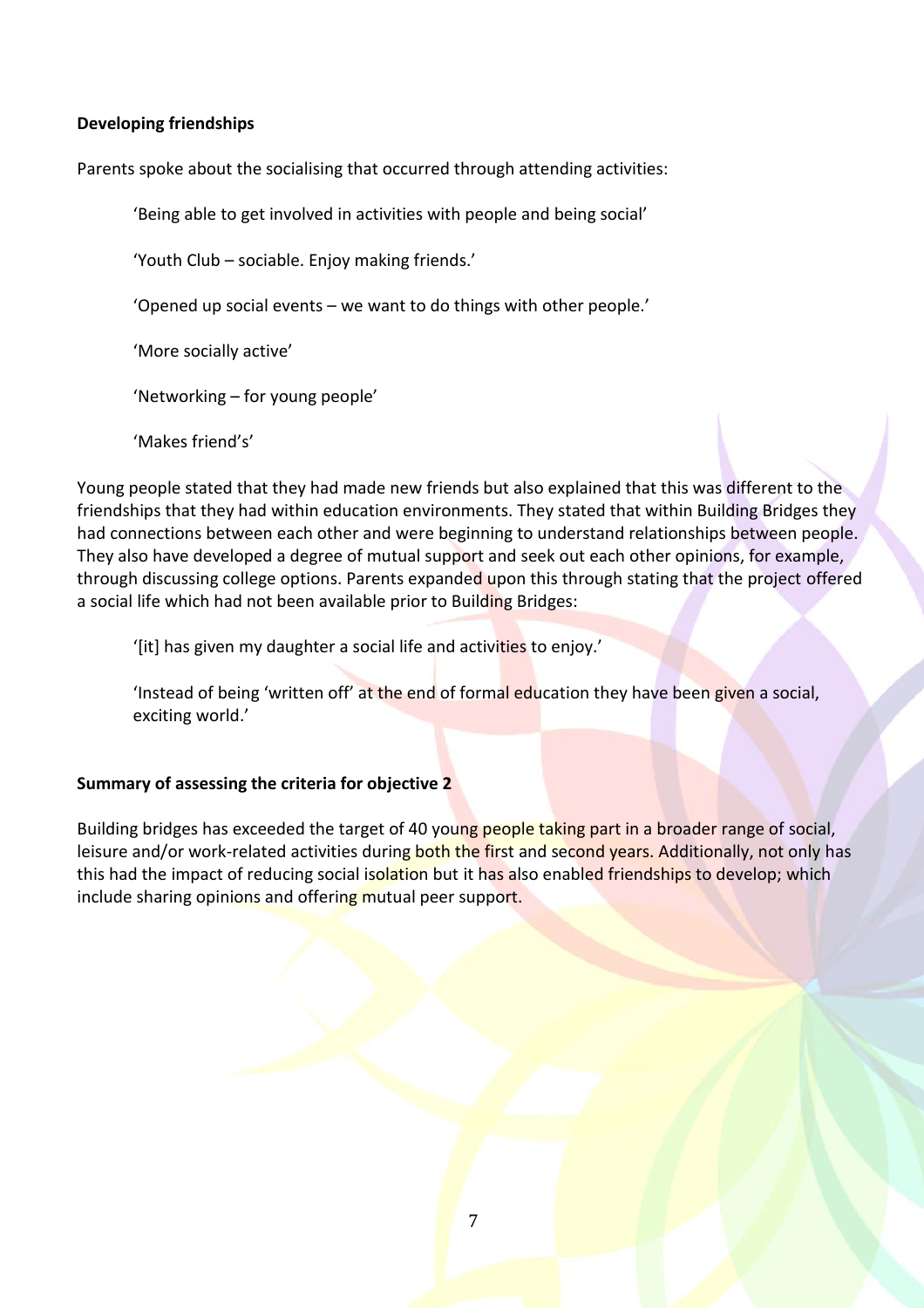## **SECTION 4: ASSESSING OBJECTIVE 3- YOUNG DISABLED PEOPLE WILL HAVE INCREASED CONFIDENCE AND SKILLS SO THEY CAN SUCESSFULLY MANAGE TRANSITIONS AND LEAD FULL, ACTIVE LIVES**

**Indicator: Young people report that they have increased confidence and skills to get involved in community life. Young person's views will be supplemented, where appropriate, by trusted supporters such as family members.**

There was general consensus that the project has enabled participants to have higher levels of confidence with parents and young people saying things such as:

'Activities; Confidence – building'

'More confidence'

'Mixing with lots of young people leads to increased confidence.'

'Confidence to go out'

'Can walk into room with strangers now'

Many young people and parents linked confidence to gaining independence and having higher selfesteem. Conversations with 4 young people at the project feedback event confirmed that the most important aspect of the project for them was gaining independence, which meant they were able to see friends away from the school or college environment, without parents being involved and having skills that enable self-reliance. This was reiterated by parents:

'It has given them an independent existence, one that does not involve their parents making all the decisions'

'Lifted self-esteem'

'Helped self-worth and understanding'

'My girl is now involved in the community and independent with her peer group. A happy sociable young person.'

'No doubt in my mind. Confidence and Independence have increased.'

'More belief in myself; more hope for the future' (young person)

Activities such camping and D of E were described as being particularly good for fostering independent skills, as summarised by the following two quotes from young people:

'Camping – first time overnight away from home.'

'Camping ...! Time out from family to learn independence'

8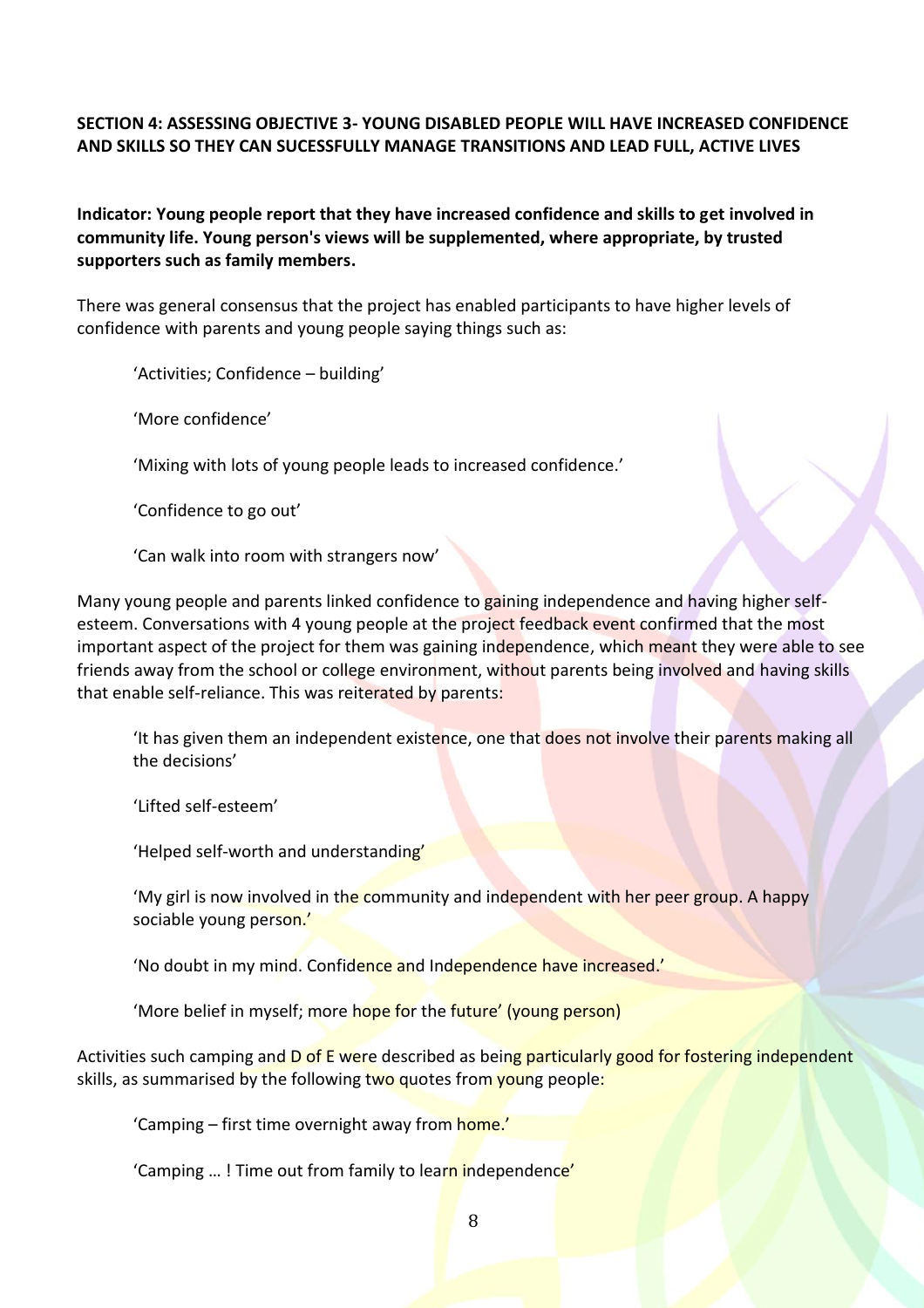In year 2, the project has delivered 3 camping trips involving 60 young people and 5 young people completed their Duke of Edinburgh Bronze Expedition.

The project's model of working is person centred, whereby young people choose what they wish to do and therefore not all participants will become involved in groups. However, for those who do choose to join groups, the model of joining a starter group to enable confidence and skills to grow before progressing onto other activities and mainstream environments appears to be successful for the majority of participants. There is not substantial data to comment further upon this and this assertion is based upon data inference rather than substantial concrete evidence.

Raised confidence, independence and self-esteem contribute to widening social skills that enable young people to engage within community life:

'It's helped my social skills'

'Learning to cope with challenges and different situations'

' … they are in an environment where they can develop skills and abilities to take them forward in life.'

## **Summary of meeting objective 3**

Building Bridges has exceeded the target of 40 young people having increased confidence and skills in both years 1 and 2. In addition it has contributed to enabling young people to lead full and active lives through increasing their independence and supporting the development of other associated social skills.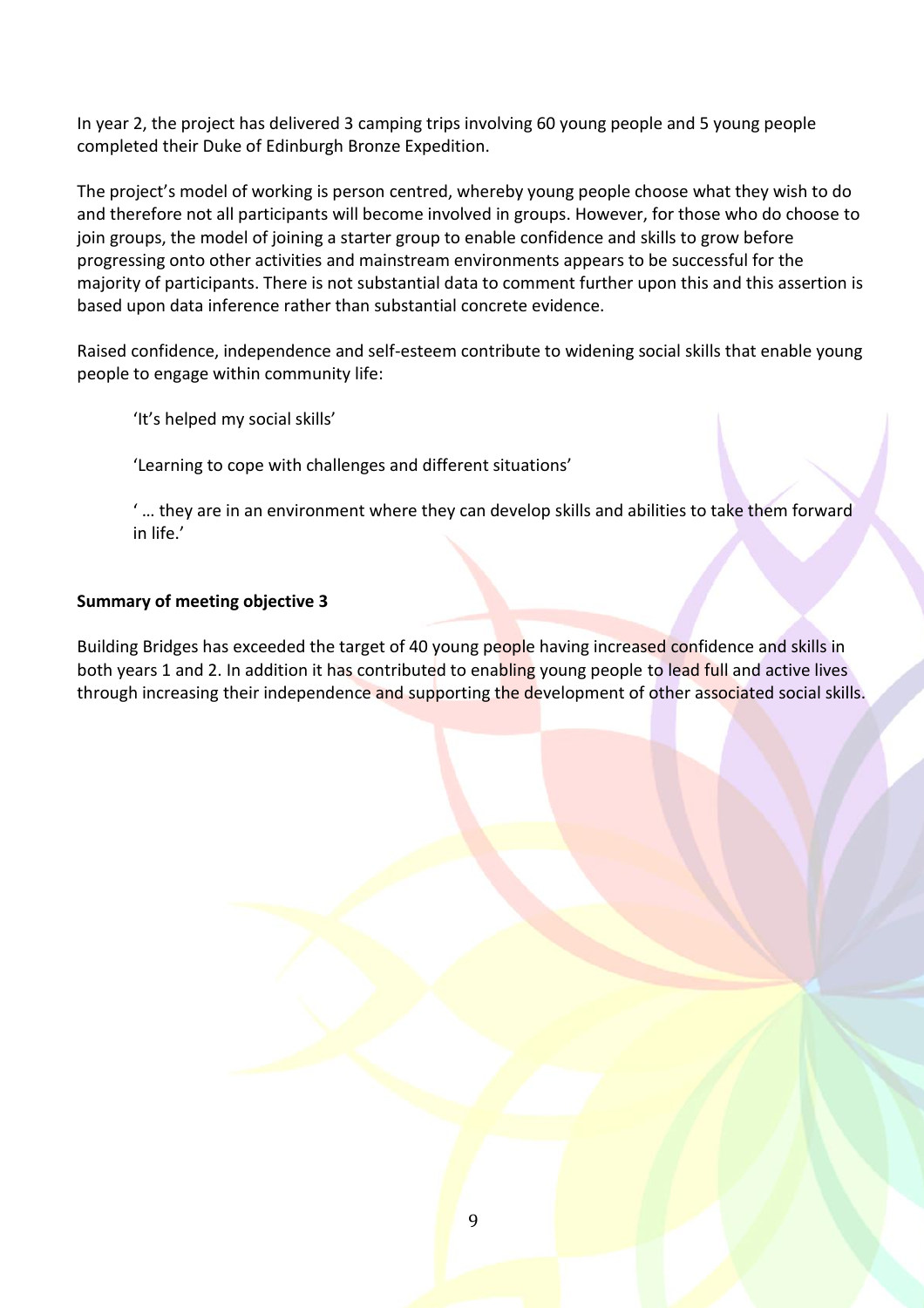# **SECTION 5: ASSESSING OBJECTIVE 4- THE SERVICES PROVIDED BY A RANGE OF ORGANISATIONS IN MONMOUTHSHIRE WILL BE WIDENED AND AUGMENTED BY THE PARTICIPATION OF MORE YOUNG DISABLED PEOPLE IN THIER ACTIVITIES. THIS WILL IMPROVE PARTNERSHIP WORKING TO PRODUCE MORE JOINED UP, HOLISTIC LOCAL OPTIONS**

## **Indicator 1: Community groups will report increases in the number of young disabled people who are joining in their activities.**

In year 2, 12 local groups have included young people from Building Bridges in their activities. These are: Monmouth Angling Club, Abergavenny Origami Group, Llandegfedd Sailing Club, Llangattock Archers, Bethany Baptist Church, Caldicot Choir Hall, Severnvale Equestrian Centre, Danceblast, Abergavenny Food Cooperative, Abergavenny Community Centre and Abergavenny Tea Dance. Additionally, 7 of the 11 community groups from year 1 are still including young people from the Building Bridges project, taking the cumulative total at the end of year 2 to 23 community groups. The project cites 3 reasons for community groups no longer including young disabled people:

- Young people no longer being supported to attend due to group timings
- Group discontinuing
- Young people losing interest in the activity

These reasons in conjunction with the low number of groups who no longer have disabled young people attending their activities suggest that the project's current approach to community connecting is successful.

It should be noted that project workers undertake capacity building prior to a disabled young person joining the group. Firstly, they contact the group organisers and discuss what is involved. Secondly, the project worker attends the first session with one or more young people, offering them support when needed and to see how they get on. Lastly, in some cases, the project worker fades so that the young person continues attending without support. In other instances further support is found or problems arise that require solving. Informal training is given to group leaders if necessary.

In addition to joining existing community groups, the project has also enabled young people to go out in community spaces. The 'staying safe' and 'big nights out' activities have taught young people about personal safety when in community settings in late evening. Targeted at young people aged 18 and over, the aim was to experience a late night out (7.30 – 11.30pm) and be familiar with venues where alcohol is being consumed. Young people were encouraged to act responsibly and look out for each other, particularly when travelling to and from the venues. It has provided a valuable learning experience for those who needed support with transport and for those who had not been out in groups in the late evening. These experiences are vital for young people, not only to stay safe, but to also feel able to go out into community spaces alongside non-disabled people of a similar age. These activities act as a facilitated step on the road to social inclusion at a community level.

The project has also enabled young people to participate in community places. By facilitating voluntary work experience the project has enabled more community spaces to include disabled young people both in their staff teams, and through their increased disability awareness. Some of the project participants who had voluntary work experience have progressed to gain part time paid employment.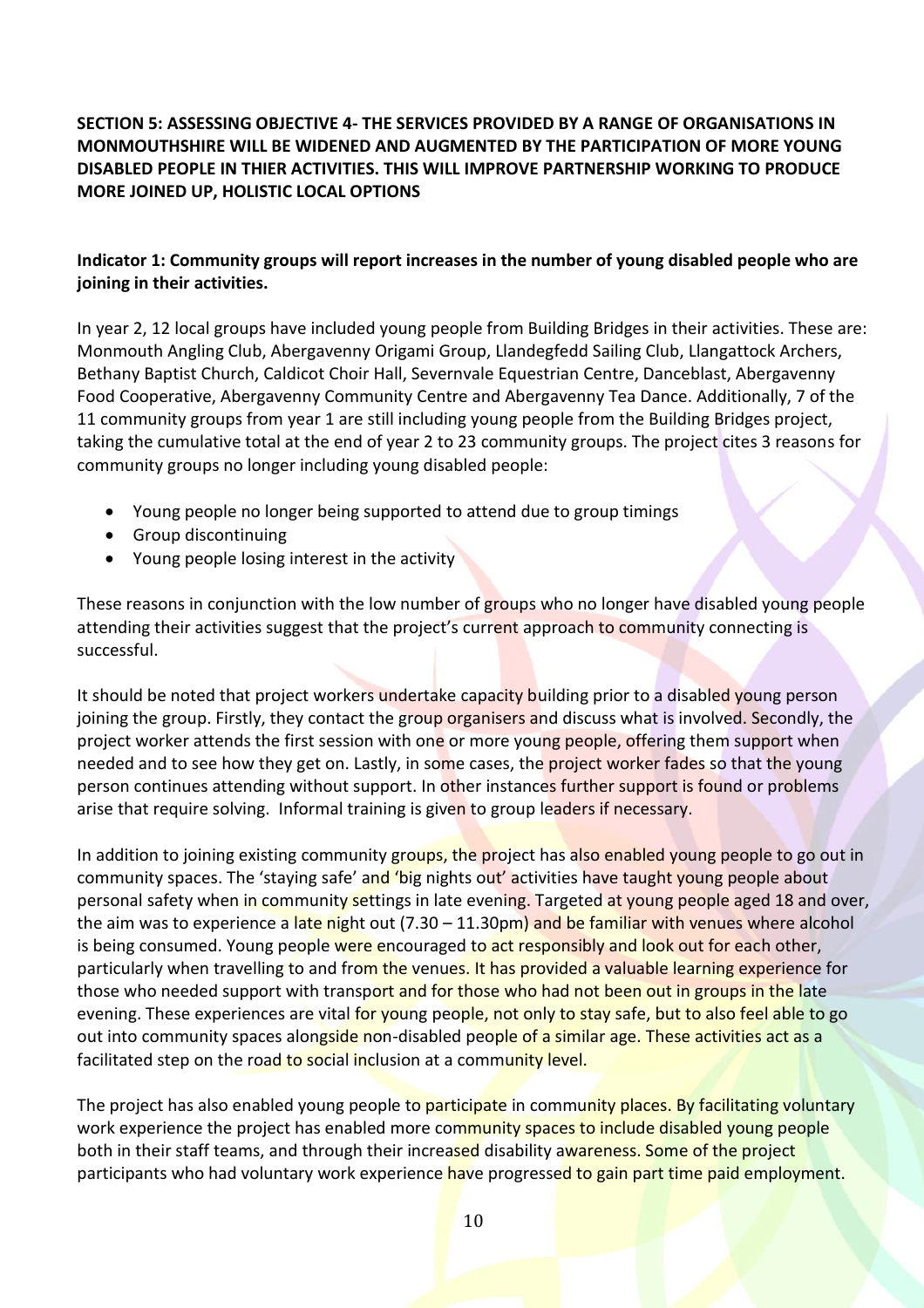Some parents were asking for more of this kind of support to enable participation in community life, not just within groups. The following two quotes exemplify the consensus among parents on this issue:

'More help with employment, work experience, interview skills, CV building: local companies like ASDA would be interested in meeting young people from Building Bridges.'

'The biggest difference: life changes a sense of place and in the community – importance of vocational work.'

## **Indicator 2: 40% of young people, parents and professionals will report improvements in the way that statutory services are working to support young people with their life/transition plans.**

This indicator is likely to become more measureable in years 3 and 4. However, currently it is possible to examine existing qualitative data and surmise that parents' experiences of other statutory services are highly variable; with some parents reporting that the project has created better partnership working and therefore an improvement in transition plans whilst others report that statutory services are 'still battles' and 'a brick wall'. It should also be noted that current economic conditions are resulting in reductions of statutory service staff and projects which could affect meeting the criteria for this indicator.

What families do have in common is that they feel they would be struggling without the input and existence of the Building Bridges project. They describe the experience of their involvement with Building Bridges as:

'The first thing I haven't had to fight for'

'Good to have someone singing from same hymn sheet.'

Whilst current evidence regarding this indicator is inconclusive, there is good evidence of positive partnership working between Building Bridges and parents and evidence of good partnership working between Building Bridges, community services and some statutory services.

## **Conclusions regarding meeting the criteria for objective 4**

The project has exceeded the target for the first indicator under this objective. The aim was for 10 community groups in each year to include disabled young people. In year 1 the achievement was 11 community groups and in year 2 12, with a cumulative total of 23 community groups including disabled young people within their activities. In addition to enabling inclusion in community groups, the project is undertaking capacity building with staff in community groups and businesses to enable disabled young people to have both a presence and to participate within community places and spaces. Whilst parents request more focus upon vocational skills towards employment it should be noted that this is a staff intensive activity and therefore needs to be balanced with other aspects of the project.

It can take some time for partnership working to produce more joined up holistic options and for organisations to work together to create a noticeable improvement in services such as life or transition plans. Therefore conclusive comment cannot be made regarding indicator 2 at this stage.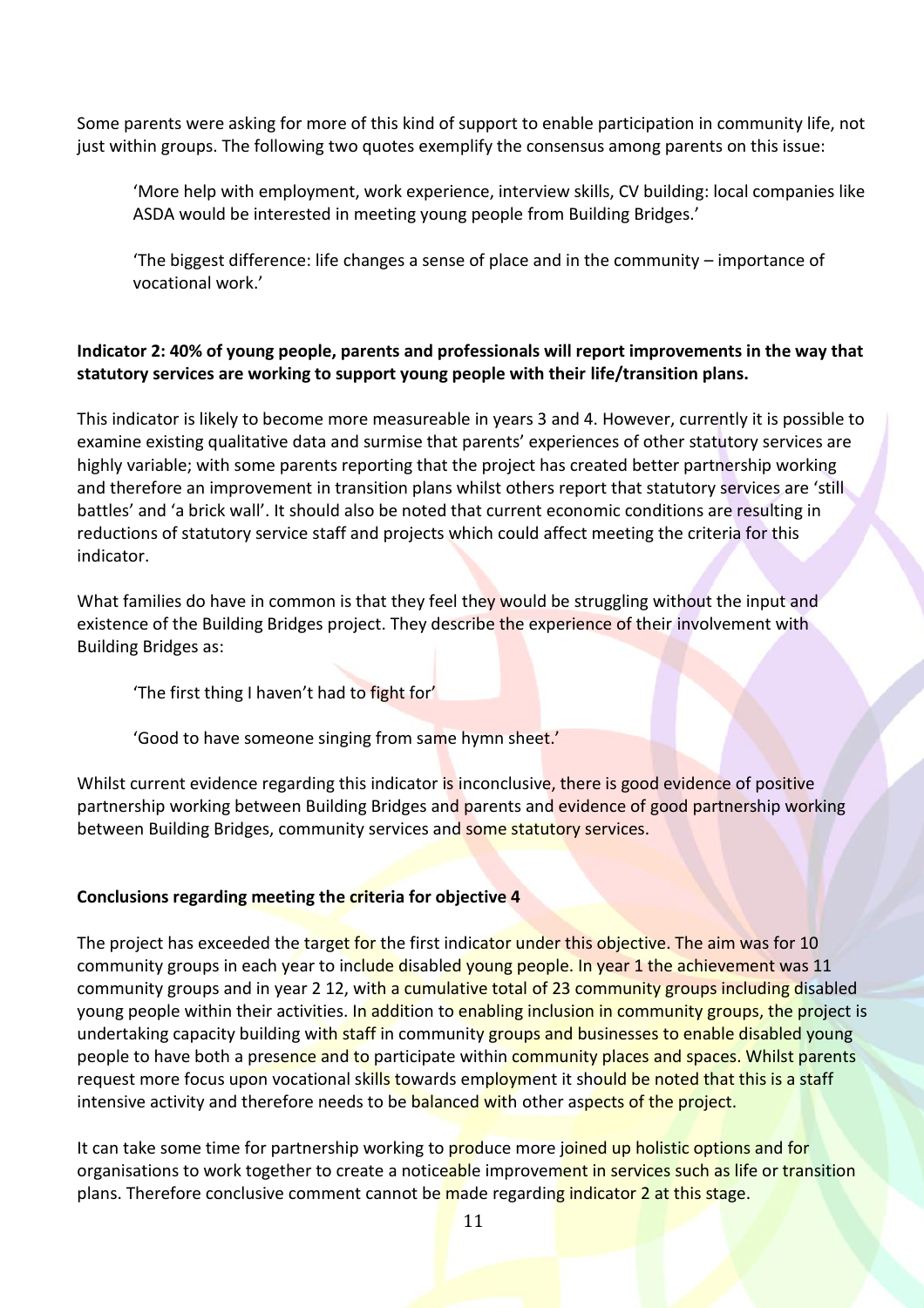#### **SECTION 6: IDENTIFYING GOOD PRACTICE**

#### **Participation of young people and parents**

It is clear that Building Bridges has a good young person centred approach which implements participative practice. The service delivery model has enabled young people to directly input into what they want to do; whether this is a type of activity, one to one support to undertake employment or volunteering, or progressively increase confidence and independence. Additionally, young people are actively encouraged to be involved in decision making about the project via steering group meetings and feedback sessions and they were involved in the selection of the external evaluators.

'Flexibility in the group – activities are arranged which suit the individual's preferences'

'Have similar interests and differences but it's not forced the young people choose what to join in with.' [young man's presentation]

'Problems and solutions are being identified by the young people therefore they can be part of the steering group.'

Parents are also encouraged to participate within the project via steering group meetings and feedback. There is evidence of very good partnership working with parents to ensure that their concerns can be heard and addressed; and that they can suggest direction to the project. For example, parents were invited to the project feedback event to meet external evaluators from different organisations and are an integral part of the project steering group. Through working with parents, the project enables a holistic approach that can take account of parents' hopes and concerns for their adolescent children. Parents described the impact of their participation in the project:

'It's given me another direction of thought – possibilities and ways forward for my son.'

'[project workers] experience and ideas have given me more confidence for my son's future.'

'Networking – for young people and parents'

It is evident that through implementing participative practice, the Building Bridges project has an ethos of "being of service" rather simply providing a service. This is summed up by project workers stating in focus groups:

'You should be more of my boss'

It is clear that the participative practice works to empower project participants, which includes parents as well as young people.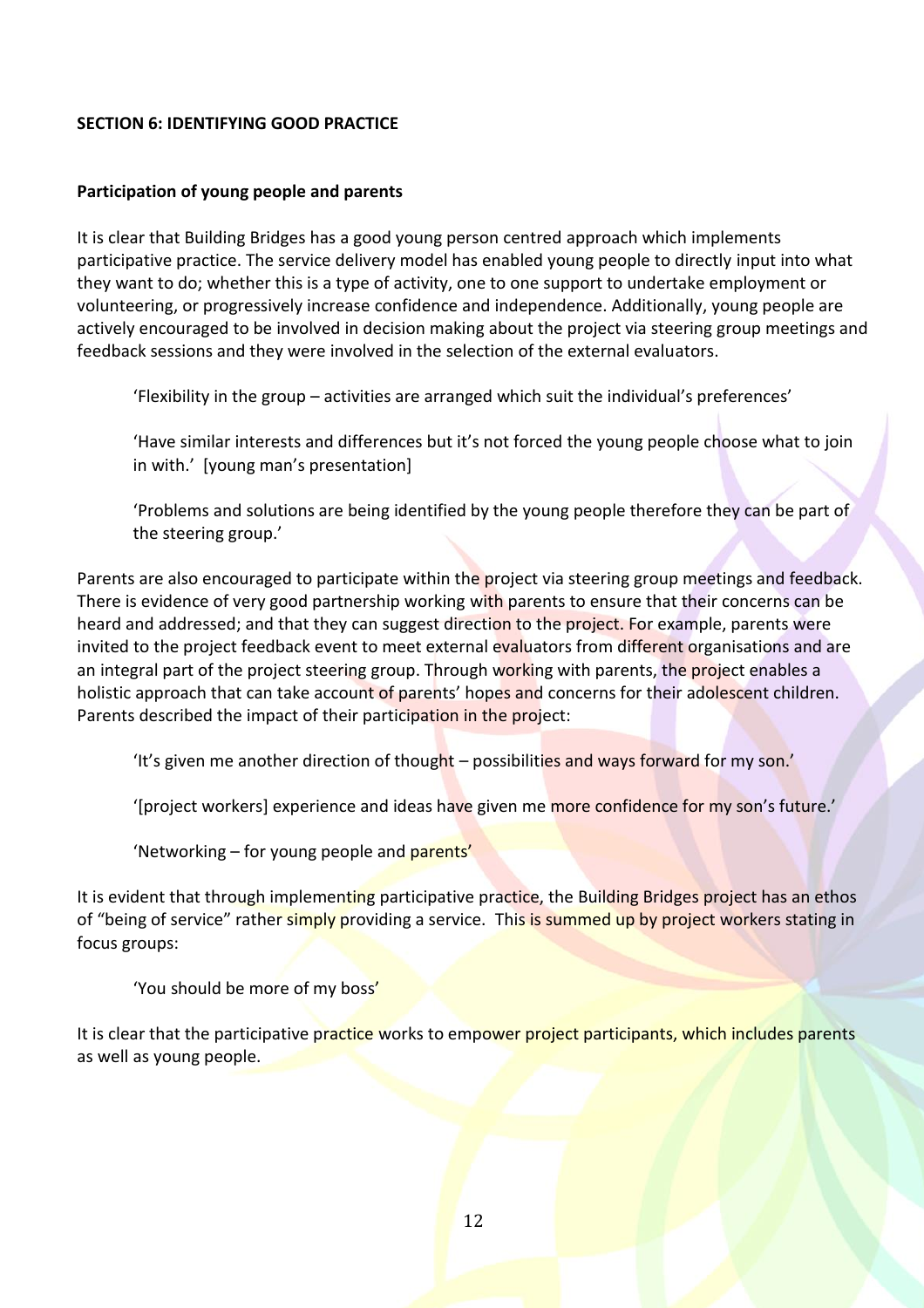## **Highly skilled staff**

It is highly evident that young people and parents acknowledge and appreciate that they have contact with highly skilled staff within the Building Bridges project. Young people described how different project workers are more like friends, but that they still challenge them and support them when they need it. Parents were unanimously agreed that staff were exceptionally skilled in knowing how to support individual young people and encourage new skills and experiences. This is best captured via the quote below:

'Employing brilliant staff! As ever with young people like ours the quality of the people working with them makes all the difference.' [parent]

#### **Enabling in depth understanding of disability and acceptance between young people**

Parents and young people spoke about how the project enables the young people to develop an understanding of their own, and each other's, disabilities but how this contributes to tolerance and a positive appreciation of unique attributes within all individuals. Parents said:

'Accepting and tolerant. Hard to understand and learn, but a big thing.'

'Understand disability, self-reflection and feeling OK in self. Tolerance and acceptance of each other.'

'Installs kindness and respect to each other'

Young people tended to be less articulate than parents on this relatively abstract issue, but their experiences are best explained by one young man's use of words such as 'weird and wonderful' 'crazy and different' to describe the positive understanding of disability and celebration of people's unique character traits that he had gained.

#### **Ability to enable vocational skills for employment**

'

The Building Bridges project is delivering multi-faceted activities to advance social cohesion and provide the best circumstances for transition to adulthood. Parents and young people highlighted the vocational skills that had been learnt and how difficult it is for disabled young people to gain employment related skills. They said:

'Vocational side: Job applications, Interview technique – needs more of this.'

The shop was good. It got them out there, got it working. It's hard to get work experience without Building Bridges.'

'More employable' [in response to what difference has the project made]

'Pop-up shop helped with money and learning about work'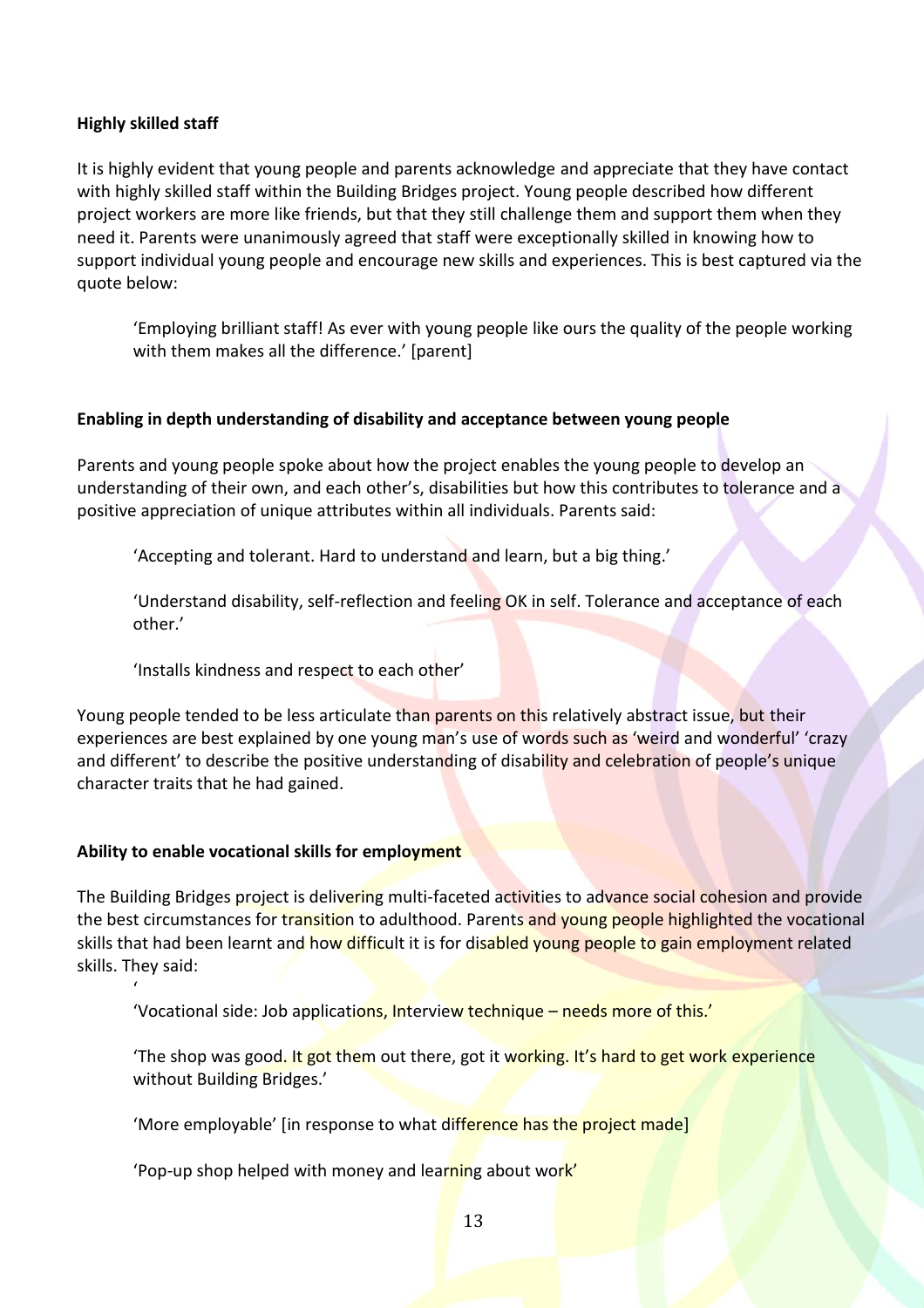'I had volunteer work placements leading to a P/t job.'

## **Positive impact upon family life**

Through participative practice with parents, parents are noticing that family life has changed for them and they feel that the project has had a positive impact upon their day to day family life. They have enjoyed the networking opportunities that the project has afforded them but also stated the project had given:

'Some free time for some parents'

'More consistency – for families (some things are every week)

'Gives parents knowledge of young people – safe, time out and socialising for young people, the whole family benefits'

Additionally, some parents described how family life was more talkative and included discussion with and between siblings because the young people had new things to talk about and the confidence to discuss things.

## **Conclusions regarding good practice**

The project is working to a high standard with clear elements of good practice emerging out of the data. There is scope for these areas of good practice to be further investigated during year 3 of the evaluation, for, as one parent commented:

'It's really powerful the work that's started here. But it can be so much more. Shouldn't be only a youth club.'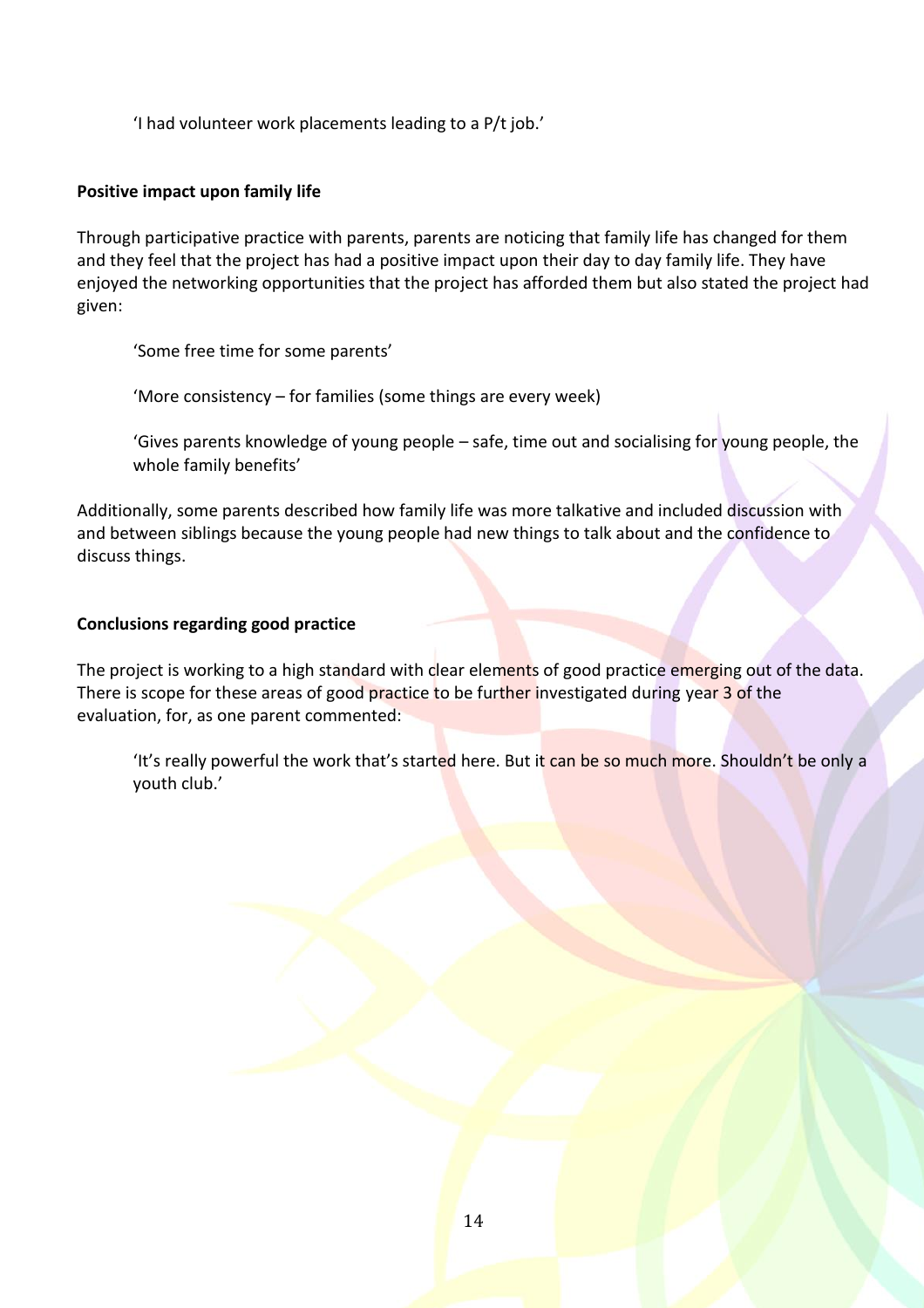## **SECTION 7: POTENTIAL DIFFICULTIES**

This section points to potential difficulties that the project may face over the coming year. It should be stressed that this section is not highlighting current difficulties, but suggests issues that exist within the data which may need extra attention or planning in order to avoid difficulties arising.

#### **Matching the need for safe environments with access to mainstream settings**

There is a clear rationale for providing segregated starter groups which evidence suggests is essential for young people to learn together, develop confidence, give peer support and gain further understanding of tolerance, but some parents want segregated activities and feel that their young people are not able to be in mainstream settings, mainly because of safety concerns or feelings that they will not cope:

'A wonderful safe group'

'Building Bridges – best thing. Nothing in community for Young People with additional needs.'

'Opened up outside world. Increased confidence (before lots of things in mainstream and couldn't cope)'

It is possible that the project will develop tension between the provision of segregated activities and activities in mainstream settings. This tension would not be felt by all parents which could further complicate project direction, particularly as parents are becoming more involved in the steering group. There are a number of ways of avoiding this potential problem, some of which were identified by parents themselves:

- Peer support among parents. Parents want to meet and support each other which is an ideal opportunity for parents to share concerns and positive experiences.
- Build capacity in mainstream settings. To an extent this is already being undertaken through work with community groups. However, parents felt that they would have less concerns if they know that there are properly trained people to meet the support needs that young people may have:

'Bring training somehow for more mainstream settings'

'Training for outside teams/ workers/staff (with the involvement of the young people) in working with people with additional needs'

Use a champion system so that staff in other organisations who are currently delivering segregated activities, for example the golf and gym instructors; train their colleagues, with input from the young people, in disability awareness and facilitating support.

'Get more staff in leisure centres who can run activities for people with additional needs - X is great but we need more options and more staff who understand: staff need more awareness training; inexperienced staff could be introduced to groups so that they get to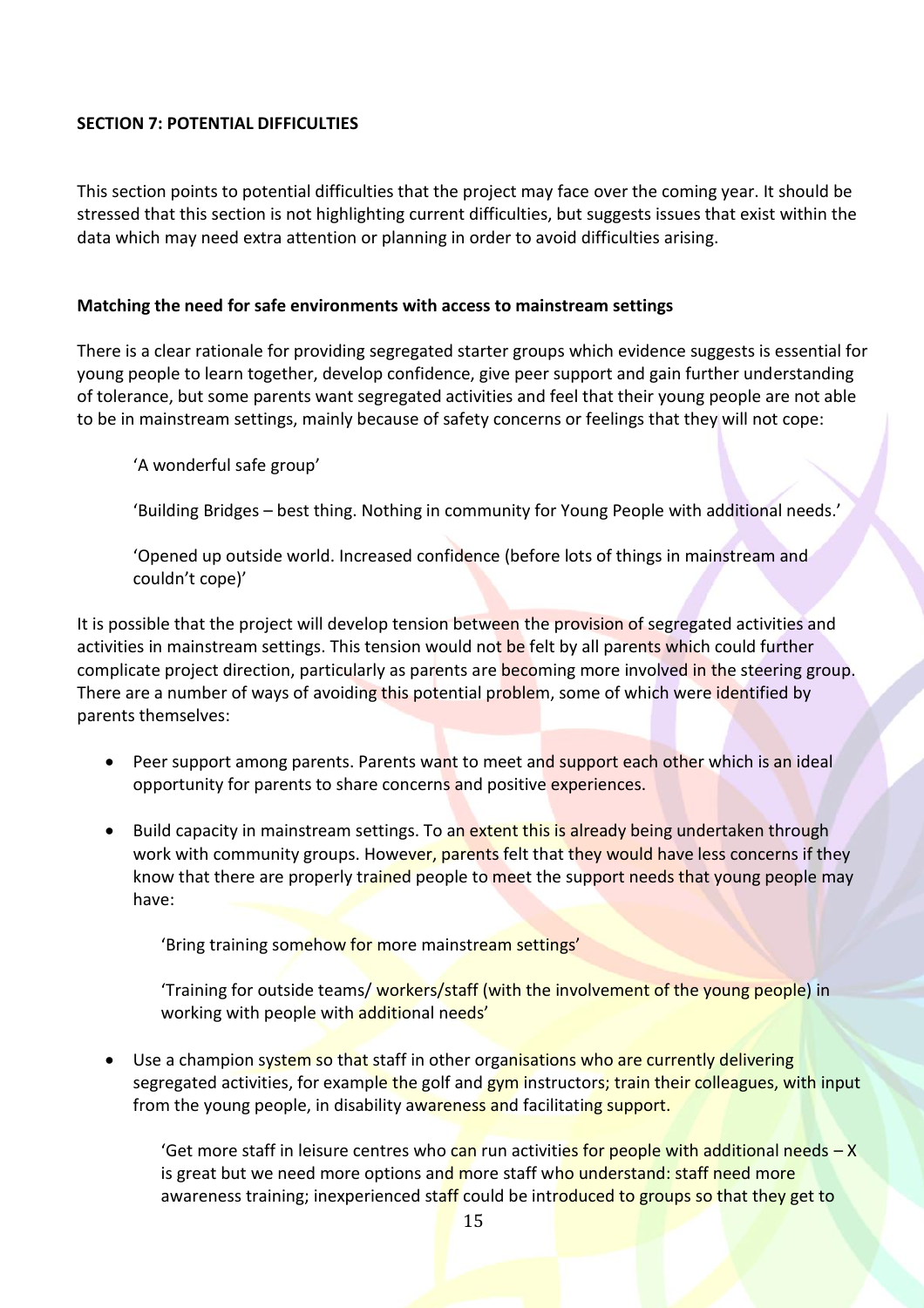know the young people with additional needs and so the young people can get to know them gradually; this could lead to better use of staff and more income for leisure centres. This also applies to other places: like libraries and other community places.'

 Support young people to meet each other outside of activities, just to meet up and have independent friendships:

'Some young people meet outside of activities – would like to see more of this. Could be more supported in Building Bridges.'

#### **Ever growing casework**

There have been far more young people referred to the project that originally anticipated in year 1, and this continued in year 2. The end of year 1 evaluation report raised the question:

'How will the project cope with an increasing number of young people being referred onto the project?'

Within the next steps section of the end of year 1 evaluation report it was identified that there needed to be work with project partners to find the best way of dealing with the increasing number of people involved in the project. The current mechanism for enabling young people to move through the project is holistic and young person focused. However, if the trajectory of referrals continues in year 3 there is a possibility of casework becoming unmanageable. Suggestions for over-coming this potential difficulty were made during the evaluation process:

'Support and facilitate progression through the service.'

'More progression: more young people moving into mainstream groups and activities, and more people getting involved in Building Bridges activities' (parent)

'Facilitate more structured peer support.'

'Peer support – we could do with more of this. E.g. help with travel training, discussions re choices, support.' (project worker)

#### **Managing volunteers and friendship creation**

The project has made excellent progress in involving young volunteers with an additional 30 young people becoming involved in year 2 to support the pilot delivery of the 'Best Buddies Monmouthshire' (the local branch of Best Buddies International). The volunteers are mostly young people without disabilities who are interested in becoming 'peer buddies' or helping out with other aspects of the project's activities. The 'Best Buddies' scheme has an evidence base and can provide much needed role model opportunities between older disabled young people and younger disabled people as well as facilitate peer relationships between disabled young people and their non-disabled peers. However, it is possible that volunteers will perceive themselves as 'helping out' rather enabling friendships to grow, summed up by a parents as: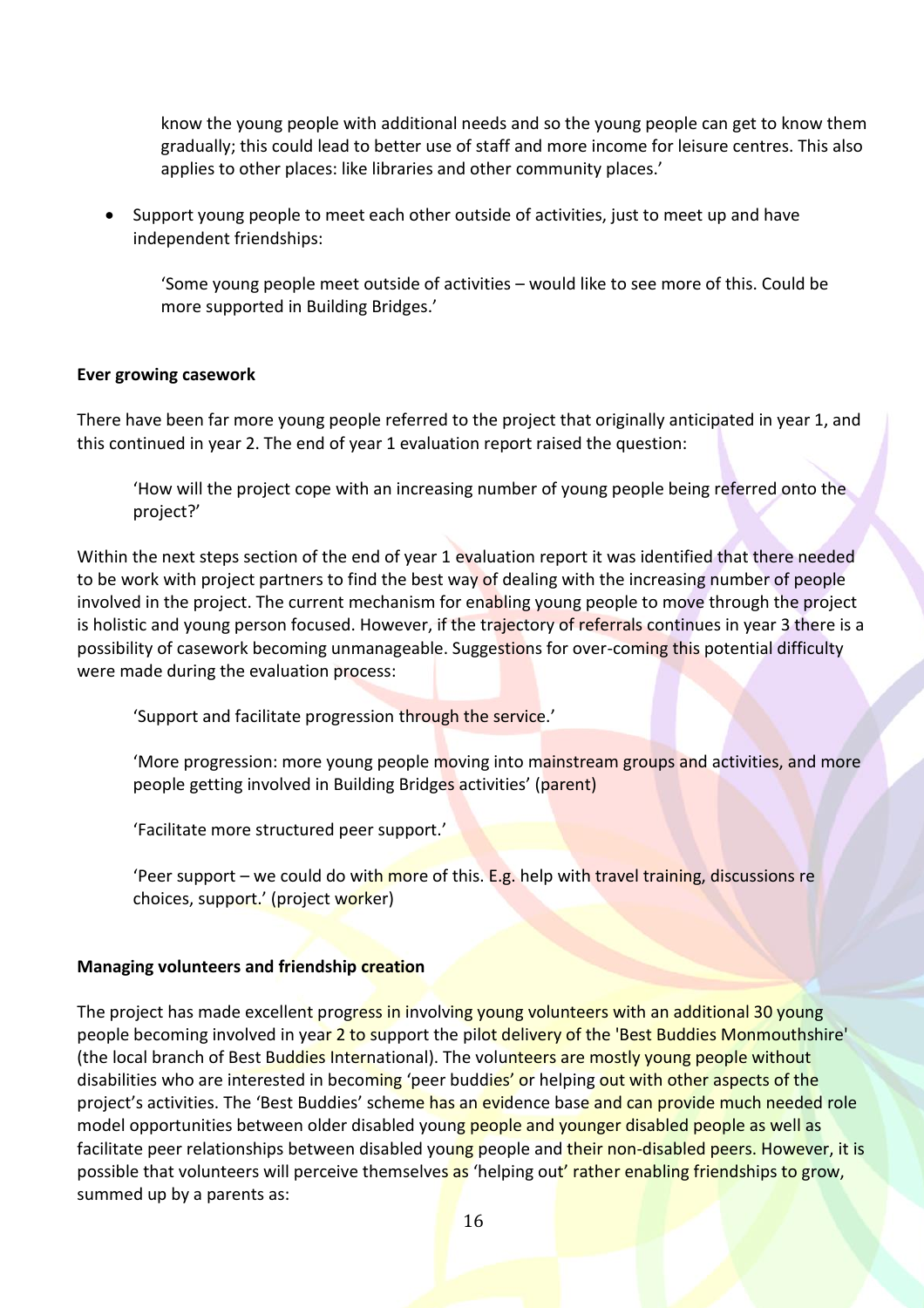'[there is a] Difference between volunteers and making real friends'

This can be avoided by careful recruitment, training and facilitation of peer support.

Similar volunteer projects have found it difficult when peer volunteers reach a certain age and move away for study or into full time jobs and drift away from other project participants. The impact of these life course changes upon the young people receiving peer support can be reduced with careful planning.

## **Reaching young people who are referred but not engaged**

The end of year 1 evaluation report identified that young people with more complex needs were less engaged in the project and that certain barriers were stopping other young people from becoming engaged. This trajectory has continued in year 2, with the barriers being identified as: medical/ health conditions, rurality, transport difficulties, low levels of motivation and confidence, those in low income families, work and college schedules, residential college patterns and those who have parents who are not in a position to transport their children or facilitate their involvement. Project activity charts show that project staff are doing their best to engage these young people, often making multiple home and school visits. For example, from analysis of one project worker's register and work summary in year 2, 5 young people were visited 3 times, 1 young person 4 times and 1 young person 5 times.

Years one and two monitoring reports suggested that ways to engage these young people should be sought. However, this could be a problem given the referral trajectory, and maybe certain characteristics of non-engaged young people should be targeted e.g. those with complex needs, or those in low income households; and specific engagement plans made so that some success is made towards those who are currently non engaged, but ensuring it is manageable.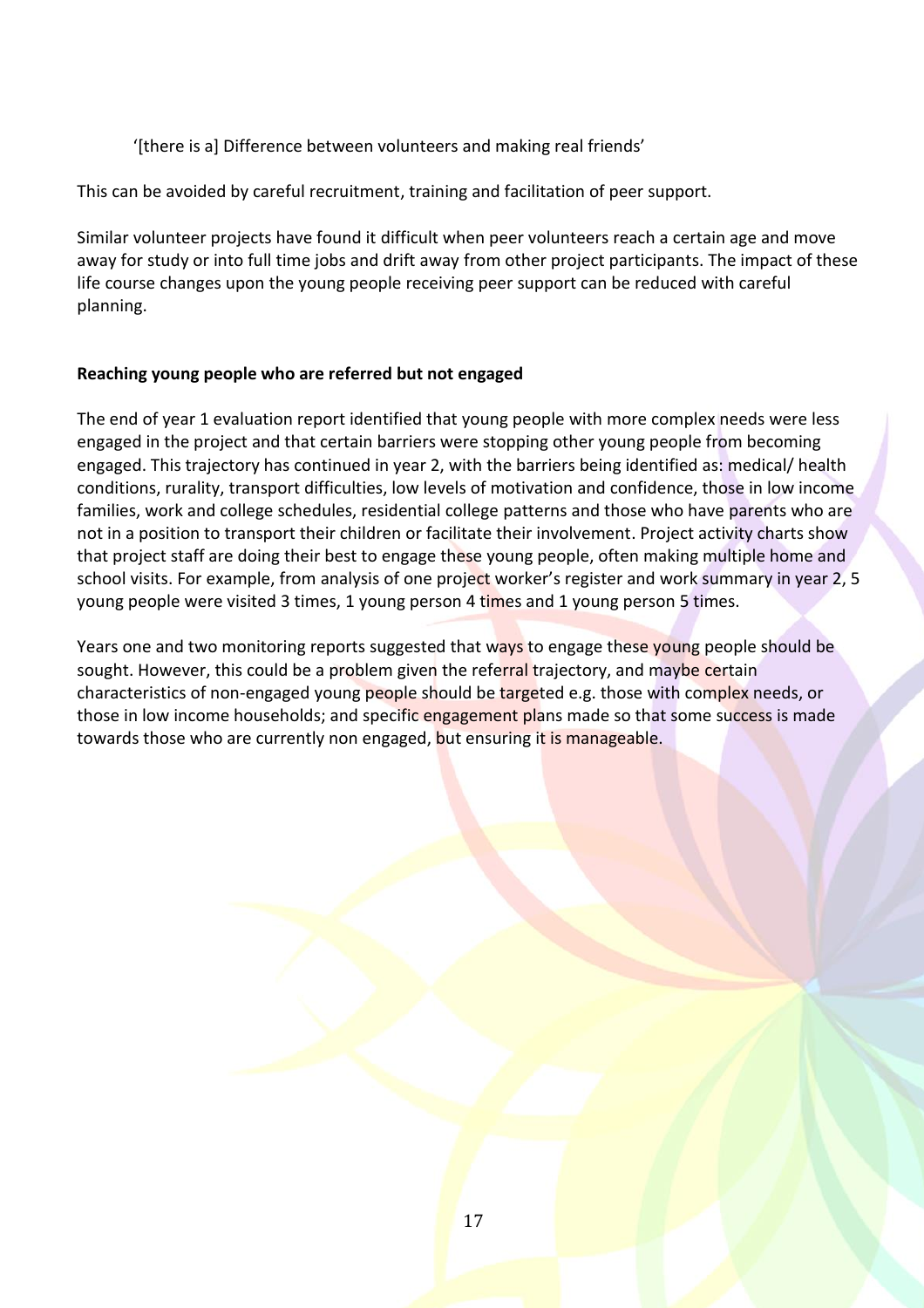#### **SECTION 8: CONCLUSIONS AND NEXT STEPS**

#### **Conclusions: Assessment of meeting the project outcomes**

The Building Bridges project has met all of the 4 project outcomes and exceeded targets in the areas of building social networks, raising confidence and skills to manage transition and lead active lives and in the number of community groups that include disabled young people. However, there are also additional areas of good practice and work, namely, in enabling young people to use and participate within community places and events, recruitment of volunteers, participative practice, and staff skill. Whilst there are potential problems identified, not of the problems have arisen yet and there are clear pathways so they can be avoided or solved.

#### **Next steps 1: Parents network**

Parents were appreciative of being able to meet each other and talk about the service provided by Building Bridges for their children. There was support within project events for parents to meet regularly with a view to forming a peer support parents network. Some parents wanted a network that would reflect on issues facing families with disabled young people and offer peer support:

'1<sup>st</sup> time we have sat down – be good to have this every 3 - 6 months to reflect

'Could be of use to have parents meet to advise each other, give group support: ideas, info, tips

'Dealing with walls so can help support each other.'

'This has been a good experience, getting round the table to talk.'

'Although we want our offspring to be independent, some 'networking' amongst parents might be useful – maybe the occasional coffee morning whilst an activity for the young people might be good. I think we have found it good to meet each other today.'

Other parents wanted to have more input to the project and offer support to the project so that it can meet its' aims more easily:

'Parents meetings – want to know more aims so can help out'

'Parents can help support the project: share info and self-help'

'Community benefits: e.g. parents linked'

## **Next steps 2: Young people's forum for the project**

Building on existing participative practice a young people's forum would enable young people to have distinct input into the direction of the project and enable a group for discussions with policy makers, citizen voice and speaking out with regard to young people's rights and disabled people's rights. Not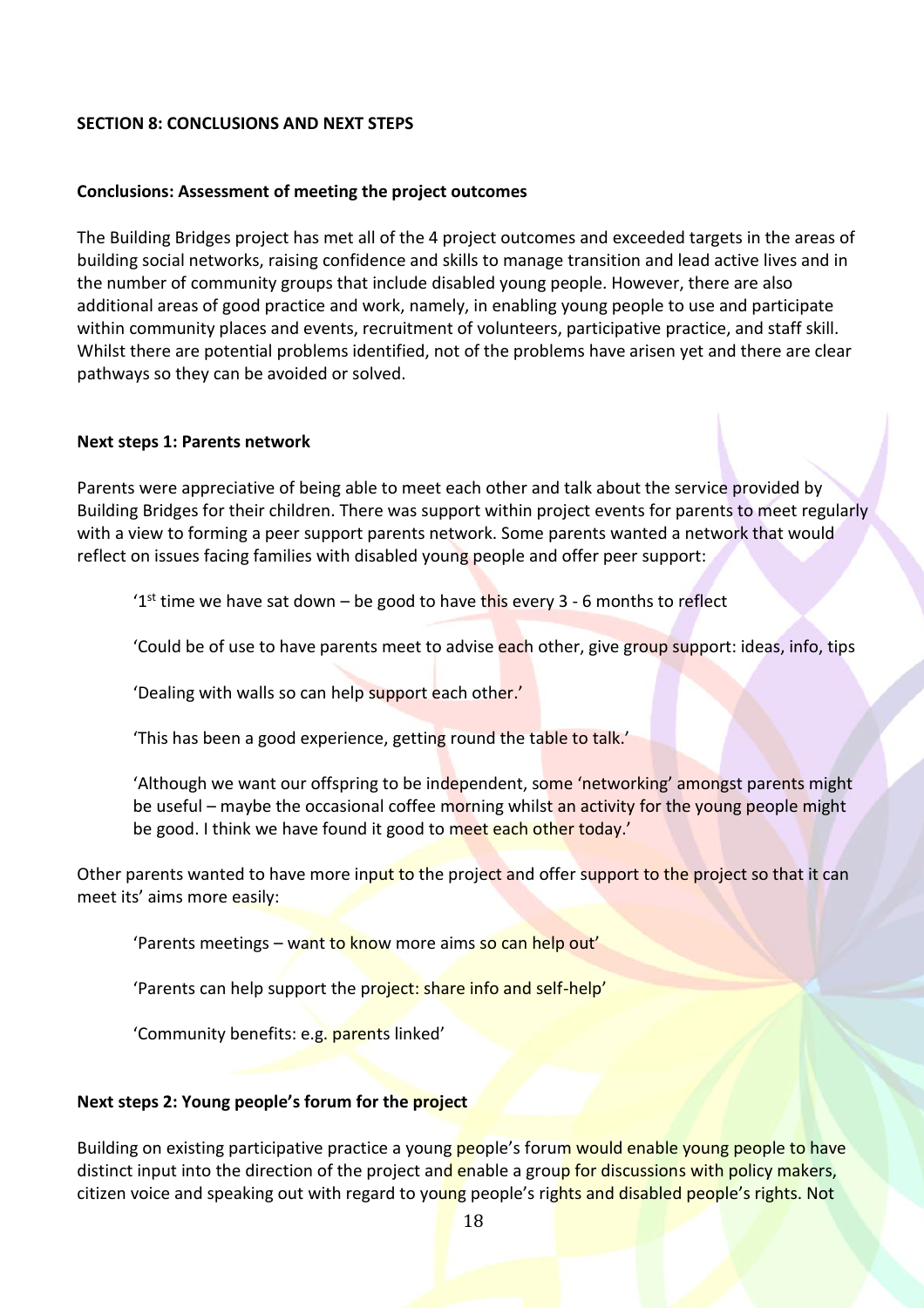only would a forum enable dissemination of aspects of the project (as identified by the young people) but it would also enable learning regarding citizenship and voice and build of confidence. A forum could be a flexible mechanism to support:

'Young people share their experiences to help other young people to get involved,'

to highlight the most pressing issues they feel they face and to contribute to some of the sustainability ideas for maintaining the project. A project youth forum could also feed into the activities of the national network for disabled young people 'Together for Rights' facilitated by Children in Wales.

## **Next steps 3: Overcoming transport barriers**

One of the many barriers faced by project participants was transport. Parents suggested that they could support the project to find solutions to transport barriers including:

'Lift sharing and parents help drop offs'

'Transport: more transport options for young people; better awareness training for bus drivers; more availability of concessionary transport so that young people can be more independent when possible.'

#### **Next steps 4: Towards sustainability**

Monitoring reports from years 1 and 2 highlight ideas and steps being taken by Building Bridges in order to establish sustainability. It is clear that there has been progress between years 1 and 2 towards meeting identified aims of establishing Best Buddies and assessing social enterprise models for young people to experience business and enterprise.

There is also clear movement towards establishing sustainable approaches for the new groups which have been set up and the participation of disabled young people within community groups. These sustainable approaches include partnership working across various sectors and with parents.

## **Next steps 5: Reaching those who have not engaged**

During years 1 and 2 there is clear consideration within the monitoring systems of how to reach young people who have not engaged with the **project. Current intent is to make new attempts to overc**ome the barriers and reach out to young people who may not have engaged or heard about the project. Evaluator suggestion would be to break this intent down to reaching out to a particular group of young people and make specific plans of how to overcome a particular barrier, in partnership with other organisations if possible.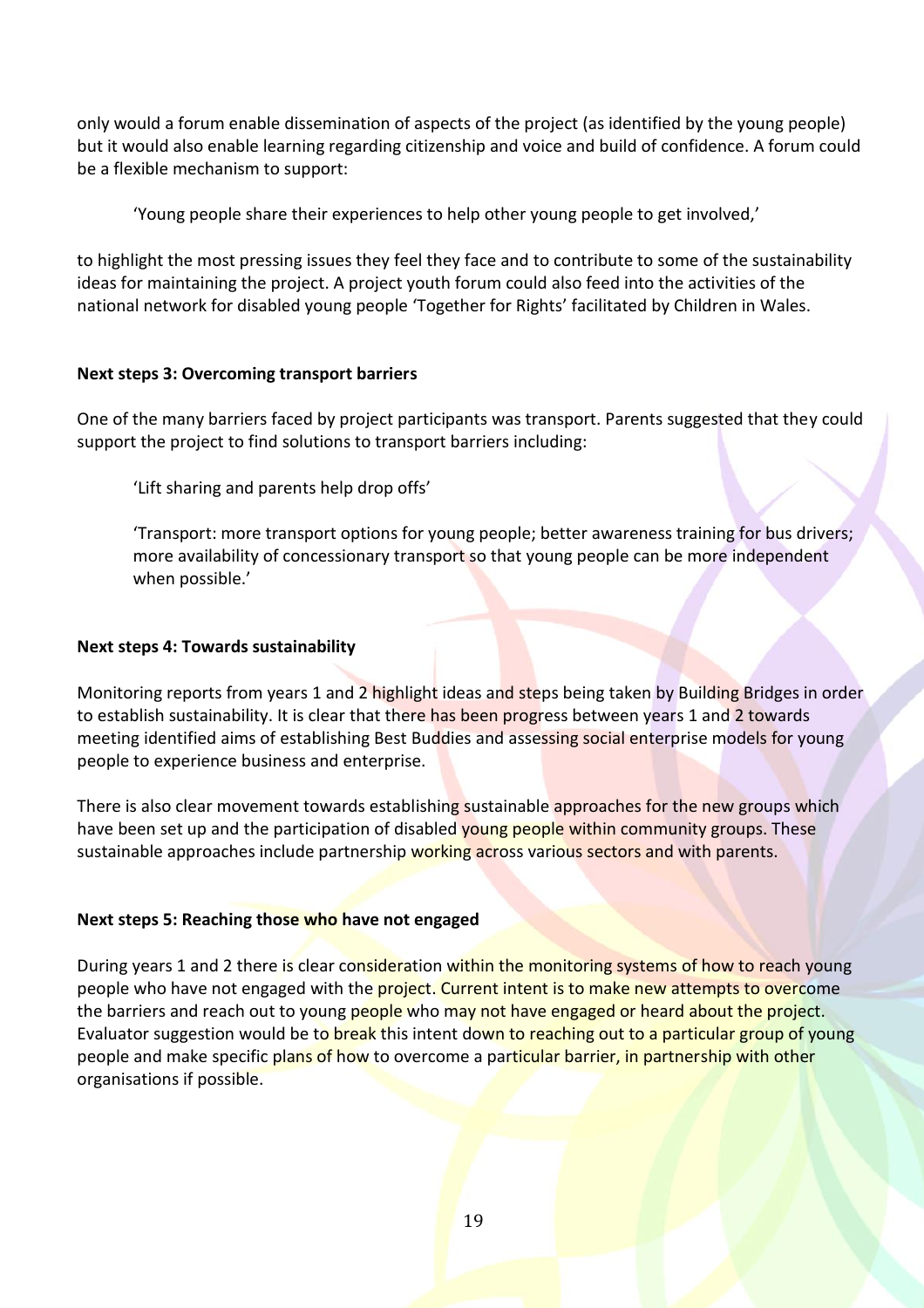#### **Next steps 6: Dissemination of evaluation**

Project objective 1 requires sharing learning and good practice to decision makers. There is evidence of the positive impact the project has had for participants via the digital diaries and there are various areas of good practice and innovative working. These could be disseminated at a national level in arenas such as the National Assembly for Wales Cross Party Group for Disability or hosting an event within the Senedd milling area. However, national events will need to be arranged before March 2016 because of National Assembly for Wales elections or after the summer recess in Oct. 2016. Within these time periods there could be a focus upon local authority influencing, hosting localised events, or inviting local councillors and officials to meet young people at project activities. It could also be possible to influence national organisations through providing presentations at the national forum for disabled children's policy officers hosted by Children in Wales. The creation of a young people's forum and a parents network could specifically help participatory dissemination to be undertaken.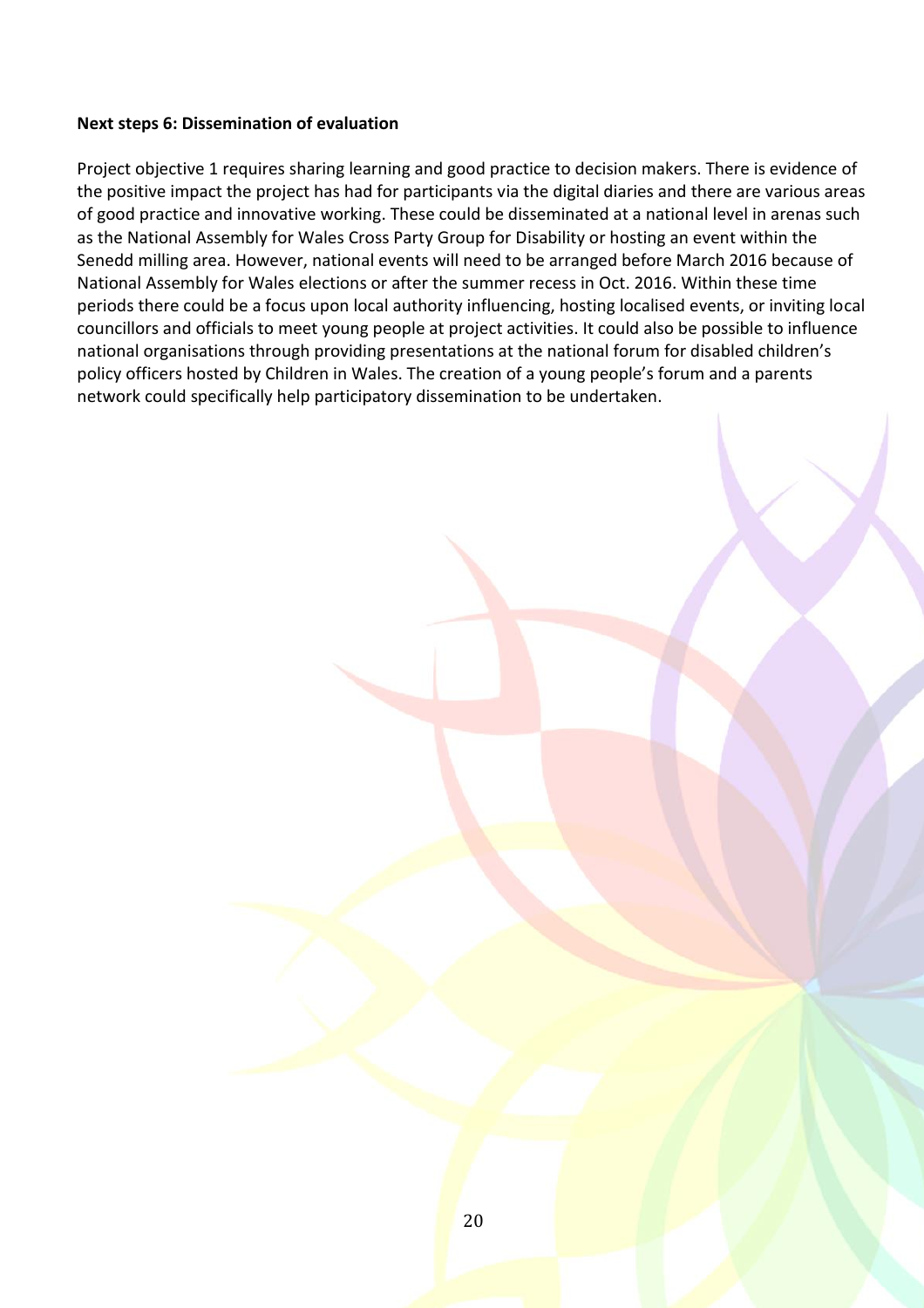# **APPENDIX: ASSESSING EVALUATION METHODS AND IDENTIFYING NEXT STEPS FOR THE EVALUATION DURING YEAR 3**

# **Methodological issues within the evaluation**

There are four methodological issues that should be addressed during the evaluation planning for year 3.

## *1. Balancing parent voice with young person voice*

This report contains a clearer parent voice, or more input from parents, that from young people. This is for the following reasons:

- Parents spoke more than young people in mixed focus groups.
- Whilst young people gave digital diaries and presentations, there was a small number involved in comparison to the number of young people who have participated in the project overall.
- Evaluators have not had the opportunity to gain rapport or repeated contact with young people.
- There has not been a mechanism for enabling many young people who have not made digital diaries or undertaken presentations to directly input into the evaluation.

This can be overcome for year 3 by evaluators conducting focus groups within each of the three starter groups and supporting the creation of a youth forum.

# *2. Methods for measuring increased confidence and skills*

This year the method for measuring confidence was based upon the same research data as that collected for the end of year 1 evaluation report. Whilst this occurred in the same project year and is therefore a completely legitimate way of measuring confidence some thought needs to be given to how to measure confidence for year 3. Evaluators will discuss different options with project staff to ascertain what method would best complement the current way of working to ensure new methods are not intrusive or time consuming. Evaluators would suggest a form of distance travelled personal outcomes; and can show different methods used by other similar projects.

*3. Evidencing improvements in the way statutory services work with families for transition/ life plans* This is a difficult indicator to meet because:

- It is statistical and therefore every young person or family needs to be asked and each stated improvement needs to be qualified.
- Statutory services are currently facing resource cuts which are directly impacting upon their capacity to deliver services.
- There are numerous 'statutory services' and therefore it needs to be clarified which specific service families may be referring to.

Evaluators would suggest that working with parents, particularly if a network is formed, would be a first step to establishing measurement for this outcome. Short telephone interviews could also be conducted with partner statutory organisations so that both professional/ practitioner and parent viewpoints can be heard.